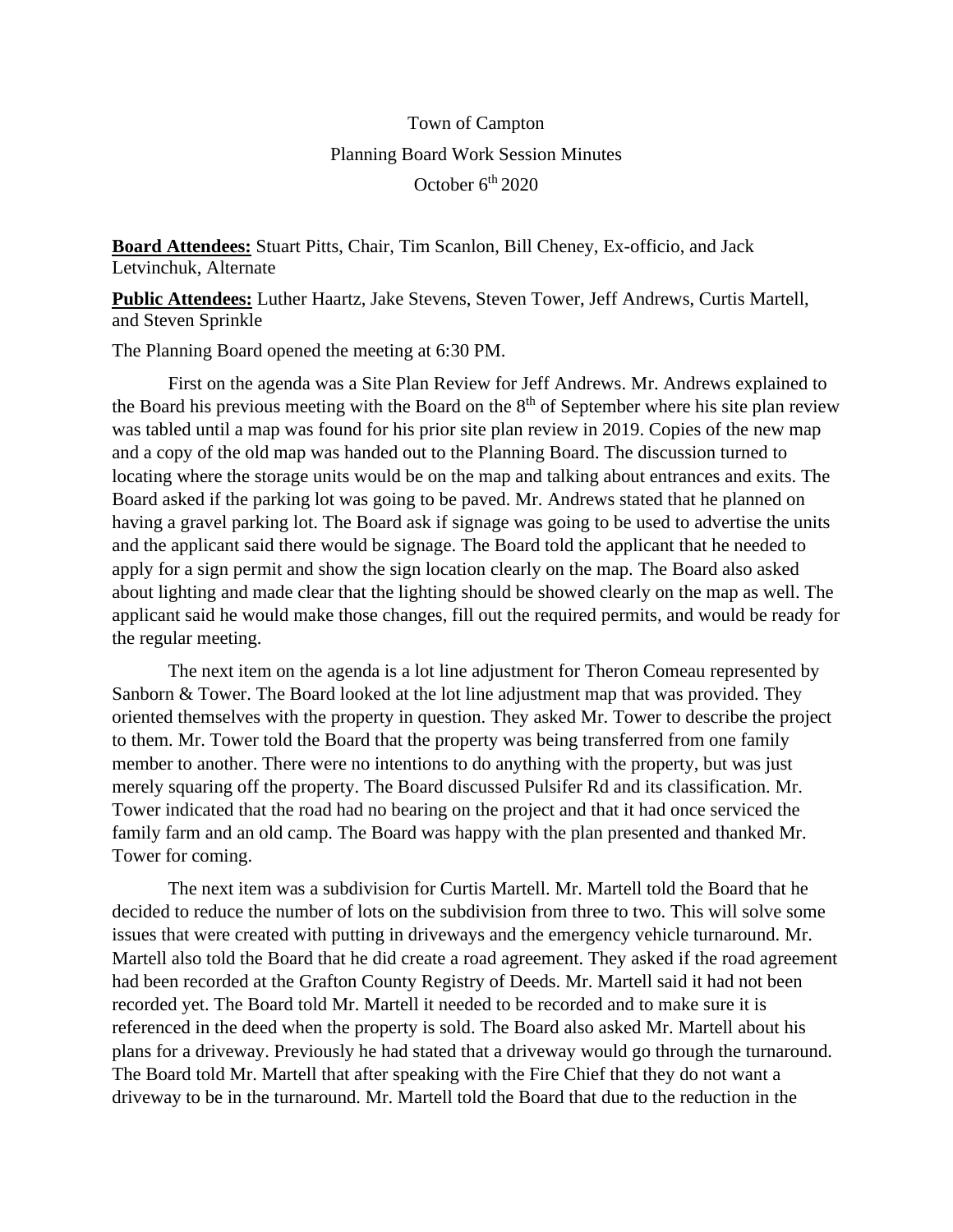number of lots there is plenty of room to put the driveway in somewhere else. The Planning Board told Mr. Martell that he needed to go to the Select Board and make sure that the road agreement is good and they will allow building off of the Class VI Road. Mr. Martell thanked the Board.

The next item on the agenda is a subdivision for Luther Haartz and Jake Stevens. The Board was able to look at the map that John March has been working on. The Applicants indicated that this subdivision would create 2 new lots and would adjust one boundary line. The Board made sure there was enough road frontage to build off of the new lots. The Applicants told the Board that they are planning on lengthening Pattee Mountain Rd to give the new lots frontage. They told the Board that the test pits came back with good results and that they would need to work on the State permits. The Applicant asked the Board if they would consider the subdivision without full State approval. The Board said they would consider the application as long as the application for subdivision was submitted and they would make the subdivision contingent on the approval of their subdivision application with the State.

The final item on the agenda was a proposal for a racetrack off of Chandler Hill Rd by Steven Sprinkle. Mr. Sprinkle talked about his desire to find a spot where he could put an uphill, paved professional racetrack. He spoke of having around 20-30 cars using the road to get to the racetrack. There are plans for potential using the area for other car related activities later on. Right now, the focus was to create a professional racetrack environment where only professional drivers would be allowed on the course. The Board expressed a couple concerns for this project. One would be the zone that the parcel is in. The parcel is large and has sections that are in the rural residential zone and forest conservation zone. The Board explained that in order to operate his business he would need to get a variance from the Zoning Board of Adjustment (ZBA). The Board also had concern with the current road situation. The parcel is off of Chandler Hill Road and would need to be brought up to Town standards. The right of way (ROW) to the property was an old town road and is only one rod wide (16.5'). The Board thought that this ROW would need to be expanded in order to put a commercial business on that lot. The Planning Board told Mr. Sprinkle that he would need to work with the Select Board in regards to the roads. Finally, the Board was generally concerned about the noise generated and the relationships with the neighbors. Mr. Sprinkle talked about his desire to keep good relationships with the neighbors and that he would buy additional land if needed in order to ensure a large buffer. The applicant also mentioned that the events would only take place on weekends. The Board advised that there will be many Boards and meetings that the applicant will need to go to and there is no guarantee that the project will be approved. The Planning Board told the applicant he needed to get the road settled with the Selectmen, a variance from the ZBA and they needed a much more detailed plan to go over.

There was one piece of correspondence from the Tara Bamford. She sent some general language about defining RVs better and restricting them so they can not be used for a dwelling with out Town approval. The Board discussed the possibility of adding some language like this into the Zoning Ordinance, but wanted to do a separate warrant article if something like this is attempted. The discussion also led to talk of considering a minimum square footage for a